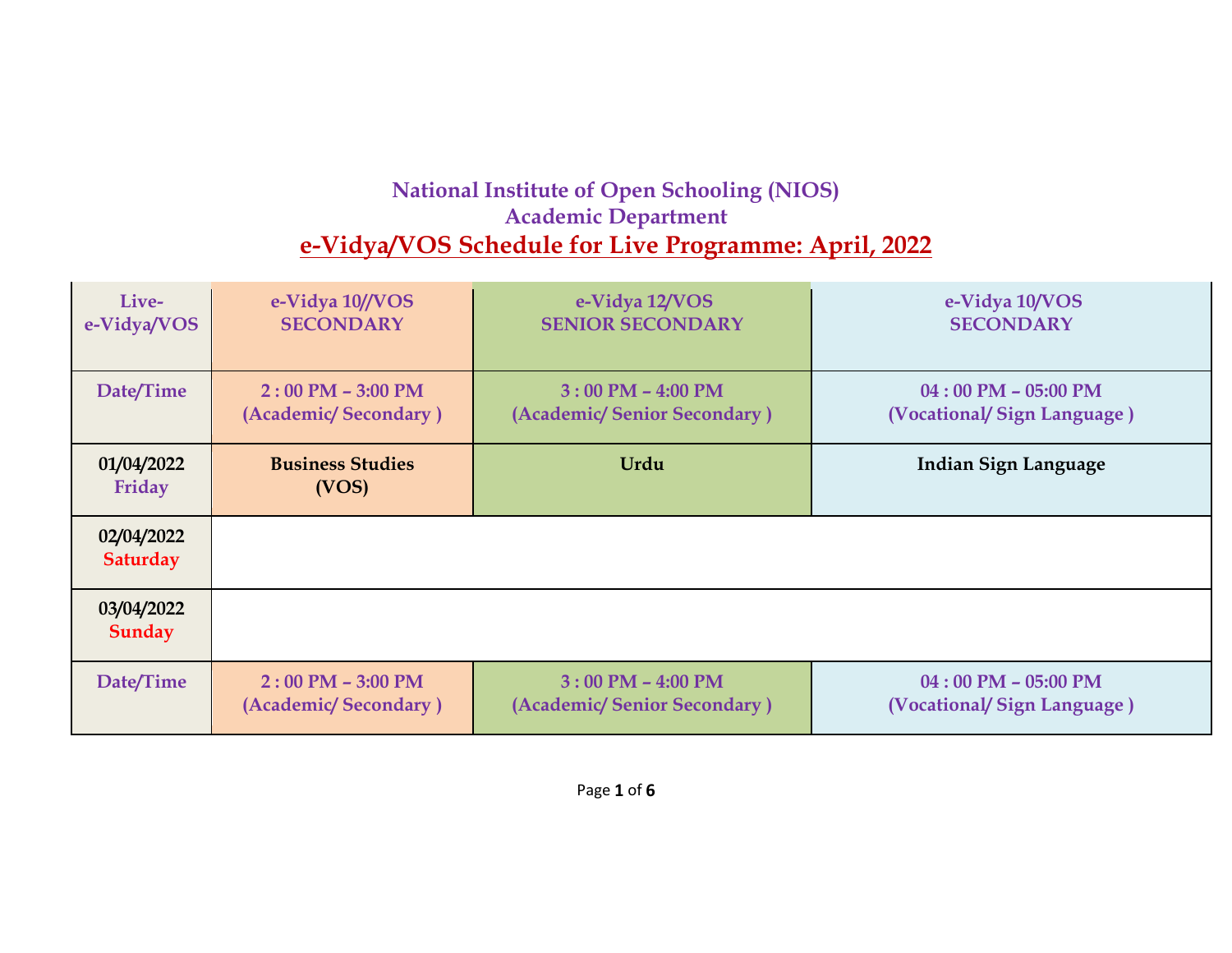| 04/04/2022<br><b>Monday</b>   | Painting                                                    | Sociology                                            | Vocational                                            |
|-------------------------------|-------------------------------------------------------------|------------------------------------------------------|-------------------------------------------------------|
| Date/Time                     | $2:00$ PM $-3:00$ PM<br>(Academic/Secondary)                | $3:00$ PM $-$ 4:00 PM<br>(Academic/Senior Secondary) | $04:00$ PM $-$ 05:00 PM<br>(Vocational/Sign Language) |
| 05/04/2022<br><b>Tuesday</b>  | <b>Social Science</b>                                       | <b>Physics</b>                                       | Vocational                                            |
| Date/Time                     | $2:00$ PM $-3:00$ PM<br>(Academic/Secondary)                | $3:00$ PM $-$ 4:00 PM<br>(Academic/Senior Secondary) | $04:00$ PM $- 05:00$ PM<br>(Vocational/Sign Language) |
| 06/04/2022<br>Wednesday       | Painting                                                    | <b>Computer Science</b>                              | Vocational                                            |
| Date/Time                     | $2:00$ PM $-3:00$ PM<br>(Academic/Secondary)                | $3:00$ PM $-$ 4:00 PM<br>(Academic/Senior Secondary) | $04:00$ PM - 05:00 PM<br>(Vocational/Sign Language)   |
| 07/04/2022<br><b>Thursday</b> | <b>Economics</b>                                            | Psychology                                           | <b>Indian Sign Language</b>                           |
| Date/Time                     | $2:00 \text{ PM} - 3:00 \text{ PM}$<br>(Academic/Secondary) | $3:00$ PM $-$ 4:00 PM<br>(Academic/Senior Secondary) | $04:00$ PM $-$ 05:00 PM<br>(Vocational/Sign Language) |
| 08/04/2022<br>Friday          | <b>Bhartiya Darshan</b><br>(VOS)                            | <b>Mass Communication</b>                            | <b>Indian Sign Language</b>                           |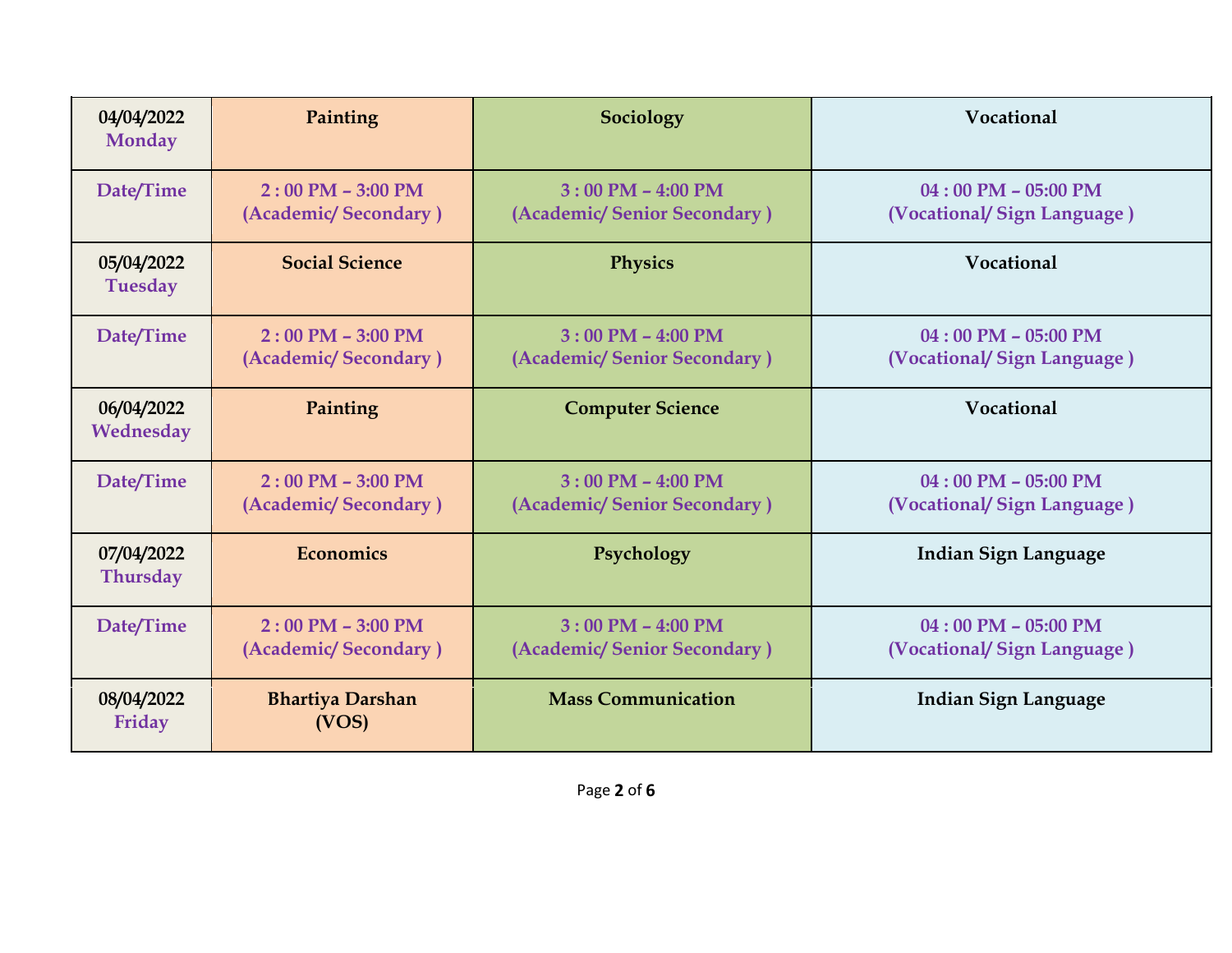| 09/04/2022<br>Saturday       |                                               |                                                      |                                                        |
|------------------------------|-----------------------------------------------|------------------------------------------------------|--------------------------------------------------------|
| 10/04/2022<br>Sunday         |                                               |                                                      |                                                        |
| Date/Time                    | $2:00$ PM $- 3:00$ PM<br>(Academic/Secondary) | $3:00$ PM $-$ 4:00 PM<br>(Academic/Senior Secondary) | $04:00$ PM $- 05::00$ PM<br>(Vocational/Sign Language) |
| 11/04/2022<br><b>Monday</b>  | Psychology                                    | <b>Library and Information Science</b>               | Vocational                                             |
| Date/Time                    | $2:00$ PM $-$ 3:00 PM<br>(Academic/Secondary) | $3:00$ PM - 4:00 PM<br>(Academic/Senior Secondary)   | $04:00$ PM - 05:00 PM<br>(Vocational/Sign Language)    |
| 12/04/2022<br><b>Tuesday</b> | Hindi                                         | Urdu                                                 | Vocational                                             |
| Date/Time                    | $2:00$ PM $- 3:00$ PM<br>(Academic/Secondary) | $3:00$ PM $-$ 4:00 PM<br>(Academic/Senior Secondary) | $04:00$ PM - 05:00 PM<br>(Vocational/Sign Language)    |
| 13/04/2022<br>Wednesday      | <b>Business Studies</b>                       | <b>Mass Communication</b>                            | Vocational                                             |
| Date/Time                    | $2:00$ PM $- 3:00$ PM<br>(Academic/Secondary) | $3:00$ PM $-$ 4:00 PM<br>(Academic/Senior Secondary) | $04:00$ PM $- 05:00$ PM<br>(Vocational/Sign Language)  |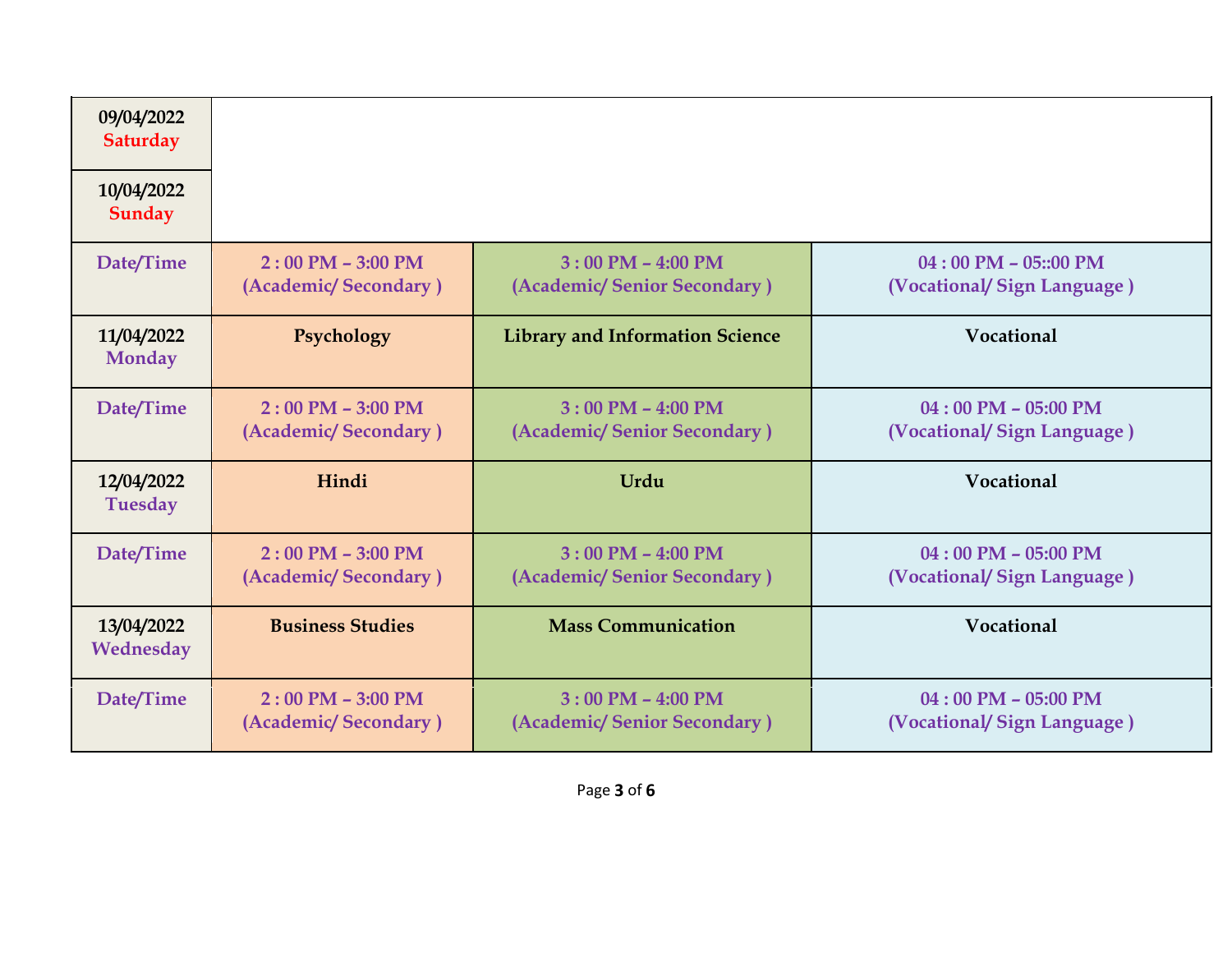| 14/04/2022<br><b>Thursday</b> | Mahavir Jyanti (Holiday)                      |                                                      |                                                       |
|-------------------------------|-----------------------------------------------|------------------------------------------------------|-------------------------------------------------------|
| 15/04/2022<br>Friday          | <b>Good Friday (Holiday)</b>                  |                                                      |                                                       |
| 16/04/2022<br><b>Saturday</b> |                                               |                                                      |                                                       |
| 17/04/2022<br>Sunday          |                                               |                                                      |                                                       |
| Date/Time                     | $2:00$ PM $-$ 3:00 PM<br>(Academic/Secondary) | $3:00$ PM $-$ 4:00 PM<br>(Academic/Senior Secondary) | $04:00$ PM - 05:00 PM<br>(Vocational/Sign Language)   |
| 18/04/2022<br><b>Monday</b>   | Sanskrit Sahitya                              | <b>EVS</b>                                           | Vocational                                            |
| Date/Time                     | $2:00$ PM $-$ 3:00 PM<br>(Academic/Secondary) | $3:00$ PM $-$ 4:00 PM<br>(Academic/Senior Secondary) | $04:00$ PM - 05:00 PM<br>(Vocational/Sign Language)   |
| 19/04/2022<br><b>Tuesday</b>  | <b>Science and Tech</b>                       | <b>Biology</b>                                       | Vocational                                            |
| Date/Time                     | $2:00$ PM $-3:00$ PM<br>(Academic/Secondary)  | $3:00$ PM $-$ 4:00 PM<br>(Academic/Senior Secondary) | $04:00$ PM $- 05:00$ PM<br>(Vocational/Sign Language) |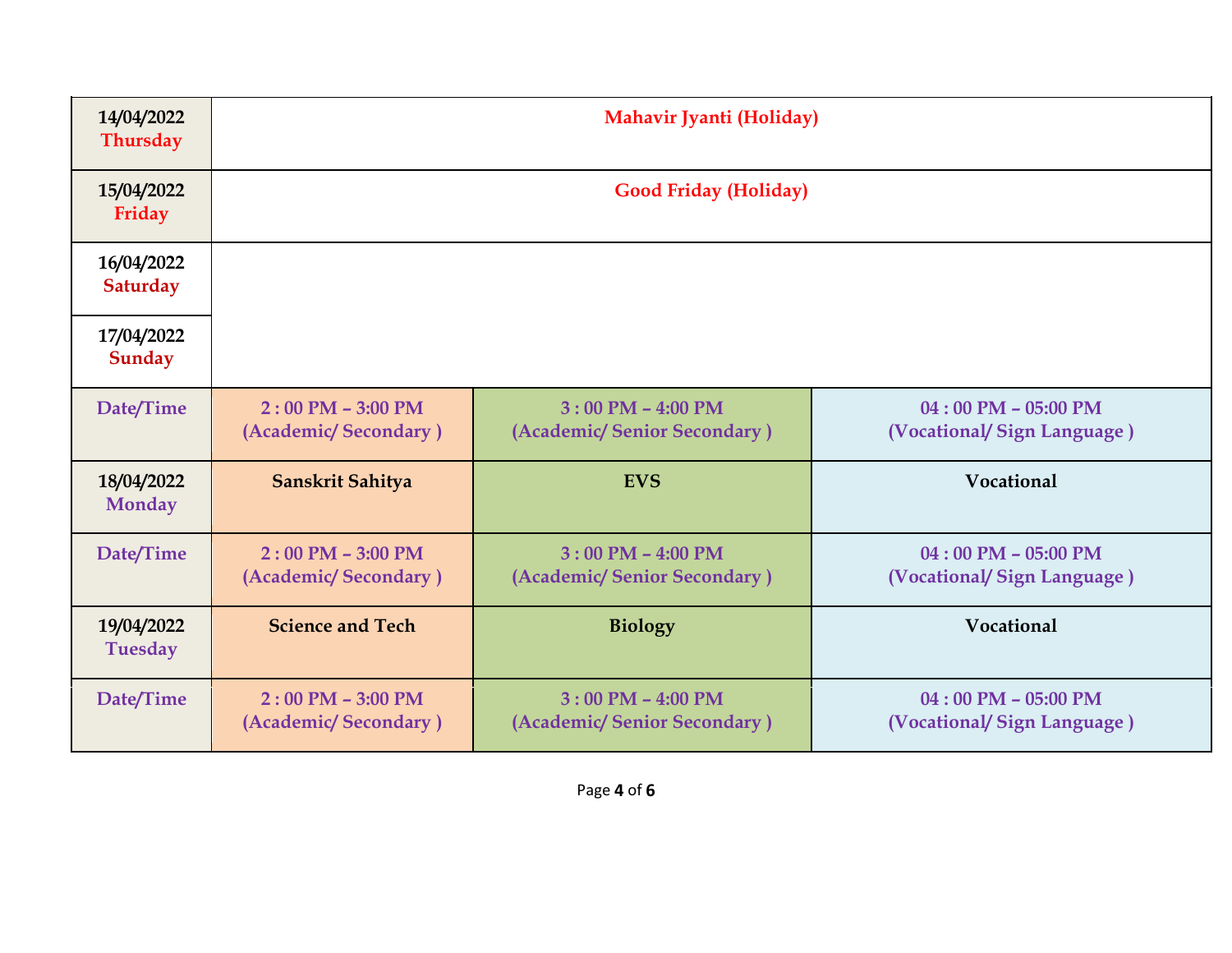| 20/04/2022<br>Wednesday       | Accountancy                                   | <b>Data Entry Operations</b>                            | Vocational                                            |
|-------------------------------|-----------------------------------------------|---------------------------------------------------------|-------------------------------------------------------|
| Date/Time                     | $2:00$ PM $-$ 3:00 PM<br>(Academic/Secondary) | $3:00$ PM $-$ 4:00 PM<br>(Academic/Senior Secondary)    | $04:00$ PM $- 05:00$ PM<br>(Vocational/Sign Language) |
| 21/04/2022<br><b>Thursday</b> | <b>Science and Technology</b>                 | <u>आयुर्वेद का हमारे दैनिक जीवन में महत्व</u><br>(EBSB) | <b>Indian Sign Language</b>                           |
| Date/Time                     | $2:00$ PM $-3:00$ PM<br>(Academic/Secondary)  | $3:00$ PM $-$ 4:00 PM<br>(Academic/Senior Secondary)    | $04:00$ PM $- 05:00$ PM<br>(Vocational/Sign Language) |
| 22/04/2022<br>Friday          | Urdu                                          | Geography                                               | <b>Indian Sign Language</b>                           |
| 23/04/2022<br><b>Saturday</b> |                                               |                                                         |                                                       |
| 24/04/2022<br>Sunday          |                                               |                                                         |                                                       |
| Date/Time                     | $2:00$ PM $-$ 3:00 PM<br>(Academic/Secondary) | $3:00$ PM $-$ 4:00 PM<br>(Academic/Senior Secondary)    | $04:00$ PM $- 05:00$ PM<br>(Vocational/Sign Language) |
| 25/04/2022<br><b>Monday</b>   | <b>Social Science</b>                         | Accountancy                                             | Vocational                                            |